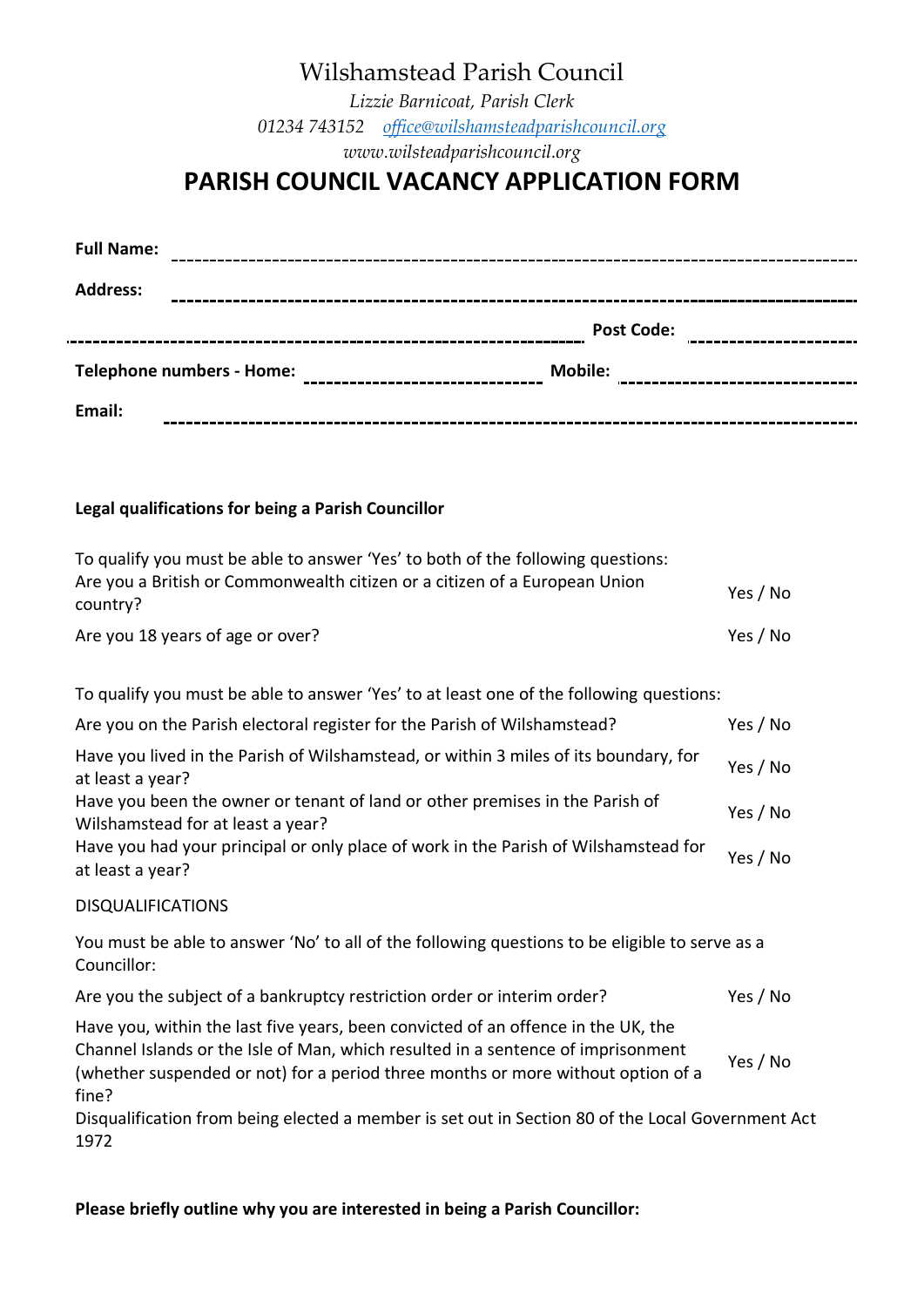**Please tell us something about the life experience you will bring to the Council, for example, previous local government experience, work in the voluntary or charitable sector, business or trade union experience:**

**Please tell us about the skills you feel you would bring to the Council, for example, professional qualifications, financial or project management expertise:**